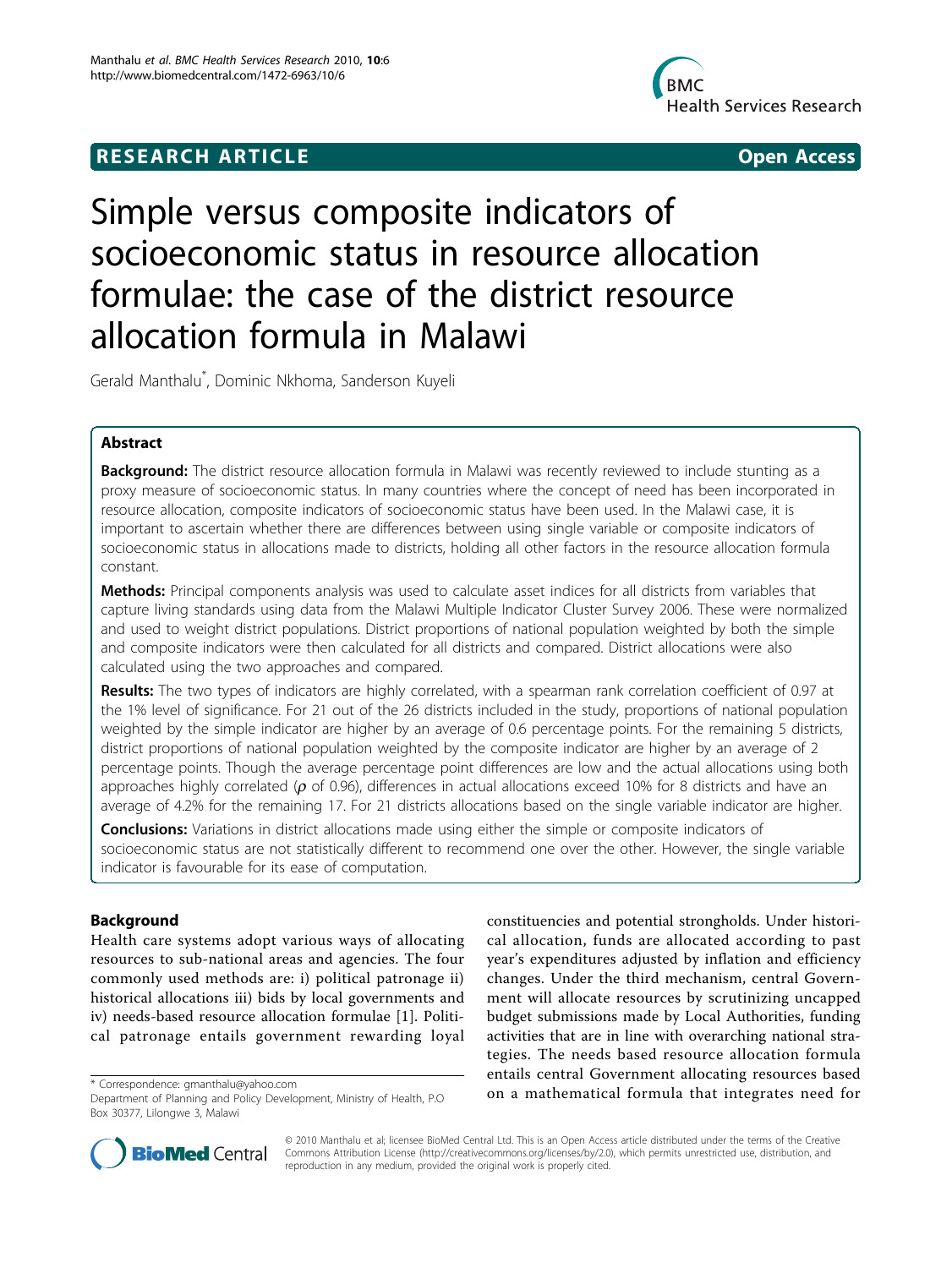health care. The allocation of resources usually takes place in the context of devolution where services are delivered by lower level jurisdictions.

Formula funding has become a preferred method of allocating resources in many publicly financed health systems. Some of the merits of needs-based resource allocation formulae include that resources are allocated to areas of high priority, where they can secure the highest marginal health benefit. Besides, a well designed formula allows financial resources to be allocated to providers in proportion to services that they deliver. Formula funding also presents a widely accepted mechanism for setting budgets for devolved organizations [\[1\]](#page-7-0).

In most African countries, health expenditures across different districts or regions have not matched with need for health care [[2\]](#page-7-0). This is largely attributable to inheritance of past inequitable systems and allocation patterns that ensued from such systems. Explicit resource allocation formulae hence ensure that the share of total resources allocated to an area is based on indicators of relative need for health care [[2\]](#page-7-0).

The resource allocation formula for funding districts in Malawi was reviewed in 2007/08 with a view to improving its ability to reflect need and capture differential costs of service provision across districts. The basic indicator of health care need in the formula is population by district which is weighted by stunting. Stunting was selected as an indicator of overall socioeconomic status of a district such that districts with higher rates have lower socioeconomic status overall and vice versa. It is referred to as a simple or single variable indicator in this paper. It is expressed as percentage of children under-five, by district, whose heightfor-age falls below minus 3 standard deviations from the median height-for-age of a standard reference population used in the Multiple Indicator Cluster Survey 2006. Stunting has been recommended as a reliable measure of overall socioeconomic deprivation [[3,4\]](#page-7-0).

It has been argued that a single variable indicator of need can be susceptible to rapid changes or fluctuations which might not reflect actual patterns of need [[5](#page-7-0)]. Its advantage, however, is that it is much easier to compute. The composite indicator, on the other hand, requires differential weighting of variables which can be achieved by either employing expert opinion or through a principal components analysis. In many countries where the concept of need has been incorporated in resource allocation, composite indicators of socioeconomic status such as deprivation and asset indices have been used (see Zere et al. 2007, McIntyre et al. 2000). This paper

examines, using the Malawi district resource allocation formula, whether there are differences between weighting population with simple and composite indicators of socioeconomic status in terms of allocations made to districts, holding all other factors in the formula constant.

#### Brief country profile

Malawi is a sub-Saharan country that covers an area of 118, 484 square kilometres. It has 28 administrative districts, of which 4 are cities. The 2008 population and housing census estimated total population at 13,066,320 [[6](#page-7-0)]. Life expectancy is low and is projected at 48 years for both males and females [[7](#page-7-0)]. Table [1](#page-2-0) presents some of the health and development indicators for the country [[6-12\]](#page-7-0). GDP per capita for the year 2008 was estimated at US\$ 850 purchasing power parity (PPP). However, the median per capita income of the richest income decile (i.e. the richest 10%) is about eight times that of the poorest decile. According to the 2008 Welfare Monitoring Survey, 40% of Malawians are classed as poor. As in many developing countries, percapita health expenditure is low. It was estimated at US\$25 by the Malawi National Health Accounts (2008) far below the World Health Organization (WHO) recommended minimum of US\$34 per capita.

The epidemiological profile of Malawi is characterized by a high prevalence of communicable diseases including malaria, tuberculosis and HIV and AIDS; an increasing burden of non-communicable diseases such as cancer, hypertension, diabetes, cardiovascular diseases and mental illnesses and high incidence of maternal and child health problems.

#### District resource allocation in Malawi

The district health system in Malawi is organised into two levels of care: i) primary - provided by health centres, dispensaries and community health workers and ii) secondary - provided by district hospitals and mission hospitals of equivalent capacity. Four districts have referral hospitals which provide tertiary health care but these are financed and managed separately from the district health system.

There are two categories of resources that are allocated to districts: recurrent and development. Recurrent allocations meet the operational costs of all health facilities in a district, while development funding is meant for capital expenditures such as construction or rehabilitation of health centres and purchase of big medical equipment. The district resource allocation formula applies only to the recurrent budget.

Until 2000/01, the allocation of district health funding was determined purely based on population. As such,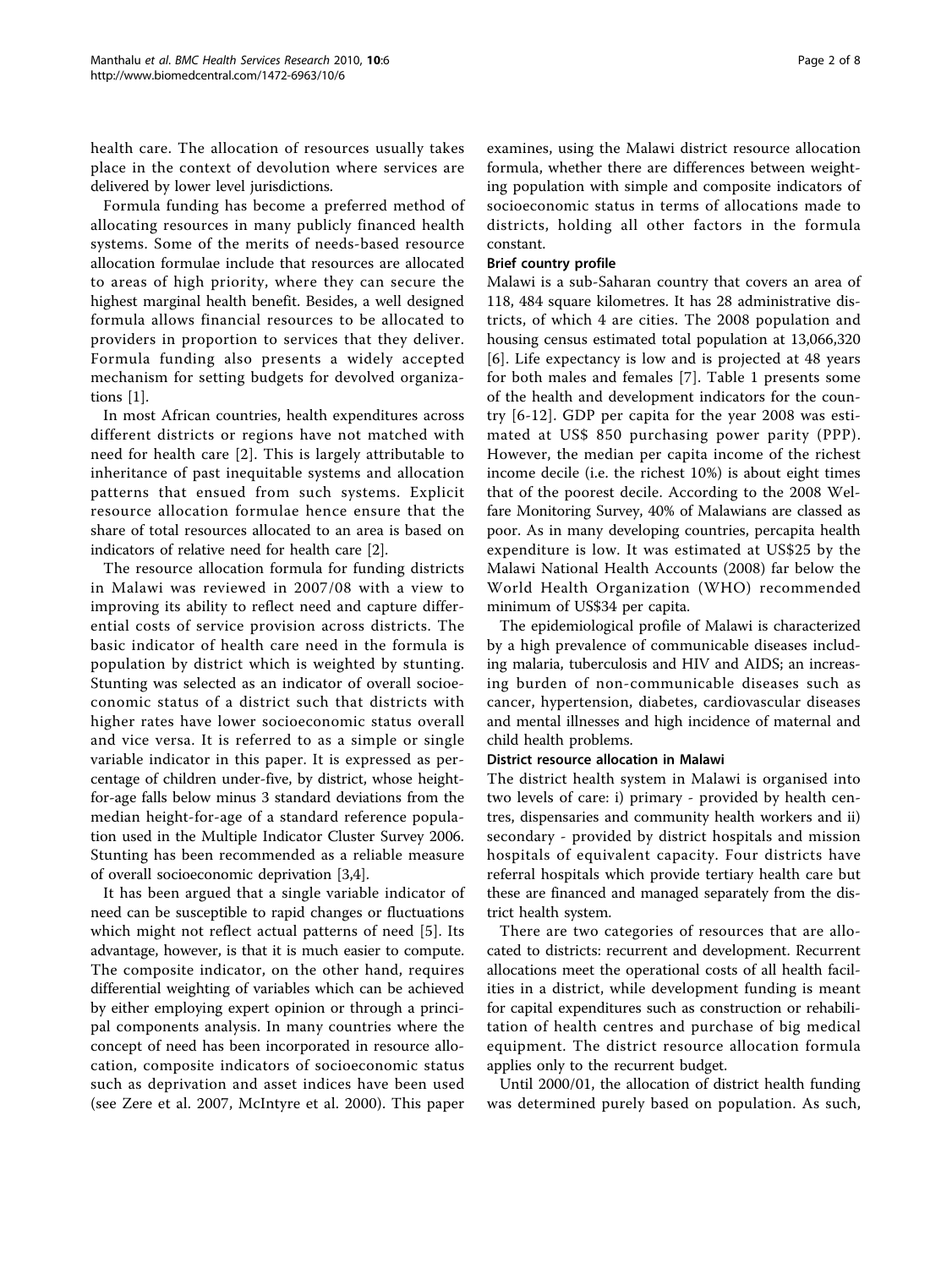<span id="page-2-0"></span>Table 1 Health and development indicators for Malawi

| Life expectancy at birth, male/female (years)              | 46.9/49.5 |
|------------------------------------------------------------|-----------|
| Total fertility rate                                       | 6.3       |
| One year olds fully immunized against measles, 2007/08 (%) | 85        |
| Infant mortality rate (per 1000 live births), 2006 (%)     | 69        |
| Under-five mortality rate (per 1000 live births), 2006     | 118       |
| Maternal mortality ratio (per 100, 000 live births)        | 807       |
| Literacy rates, male/female (%)                            | 79/59     |
| Stunting in under-five children, 2006 (%)                  | 46        |
| Gross domestic product per capita, US\$ PPP                | 850       |
| Gini coefficient, 2005                                     | 0.38      |
| Human development index, 2005                              | 0.437     |
| Adult HIV prevalence rate (15-49 years) (%)                | 12        |
| Physician per population ratio                             | 1:53,176  |
| Nurse per population ratio                                 | 1:2,964   |

allocations were directly proportional to district populations. The formula was subsequently revised by including the variables, poverty and under-five mortality to strengthen its ability to reflect need. In 2007/08, the formula was revisited again by replacing the previous proxy measures of need with stunting and including a variable that captures differences in the cost of delivering health care across districts. There are four variables in the current resource allocation formula and they are: stunting, index for differential costs of service provision, bed capacity and OPD utilization.

Given  $\bar{B}$ , the total recurrent budget for districts as determined by the Ministry of Finance, the current allocation formula is expressed as:

$$
x_{i} = a_{1}V_{1i}\overline{B} + a_{2}V_{2i}\overline{B} + \dots + a_{n}V_{ni}\overline{B}, \quad \sum_{i=1}^{n} a_{i} = 1
$$

Where  $x_i$  is the allocation for district *i*,

 $V_{ni}$  is the value of variable n for district *i*,

 $a_n$  is the weight for variable  $V_n$ 

The weights  $a_i$  for the variables are currently determined by policy makers.

# Methods

#### Developing a composite indicator of need

Population size in a geographical area is the primary indicator of need [[13\]](#page-7-0). It can be weighted by other indicators of relative need for health such as deprivation and asset indices as well as variables that proxy burden of disease to capture other dimensions of need that cannot be captured by population only. In this study we focus on asset indices as indicators of health care need. The premise for including the asset index as an indicator of health care need is that it is a measure of socioeconomic status and there is a well established relationship between health and socioeconomic status [[14\]](#page-7-0). The report of the Commission on Social Determinants of Health 2008 points out that the relationship is graded such that poorer individuals have poorer health [[15](#page-7-0)].

Asset indices have been widely used because of the challenges in using standard measures of socioeconomic status that use income [\[16\]](#page-7-0). Income measures are difficult because they demand collecting accurate data which is expensive especially for low income countries. In addition, adjusting data for individuals who have multiple sources of income is rigorous. Further, income data does not capture income in kind e.g. maize or animals which may be traded and this leads to inaccurate estimation of actual income. Consumption expenditures are sometimes employed but these too are costly to collect [\[16\]](#page-7-0).

Using an asset based indicator of need has got its own problems. Such measures are more reflective of longer run household socioeconomic status failing to take into account short term shocks to the household. The quality of assets is not captured and certain variables may have different relationship with socioeconomic status across the population [\[17\]](#page-7-0).

There are important assumptions which are made when deriving the asset index. The first assumption is that variables are additive i.e. if an individual ranks poorly with respect to two or more variables, then that individual should be more deprived than one who ranks poorly on the basis of only one of them. Secondly, the variables should be weighted differently. This shows the relative importance of the variables included in the analysis [\[13\]](#page-7-0).

A multivariate statistical technique called principal components analysis (PCA) is used to derive the asset index. Principal components analysis describes the variation of a set of variables as a set of linear combinations of the original variables, in which each consecutive linear combination is derived so as to explain as much as possible of the variation in the original data, while being uncorrelated with other linear combinations [[17](#page-7-0)]. PCA works best when variables are highly correlated and their distribution varies across households [\[13](#page-7-0)].

Given  $k$  variables;

$$
PC_i = \sum\nolimits_k a_{ik} X_k,
$$

Where  $PC_i$  is principal component  $i$ ;

 $a_{ik}$  represents the weight for the  $k^{th}$  variable for the  $i^{th}$ principal component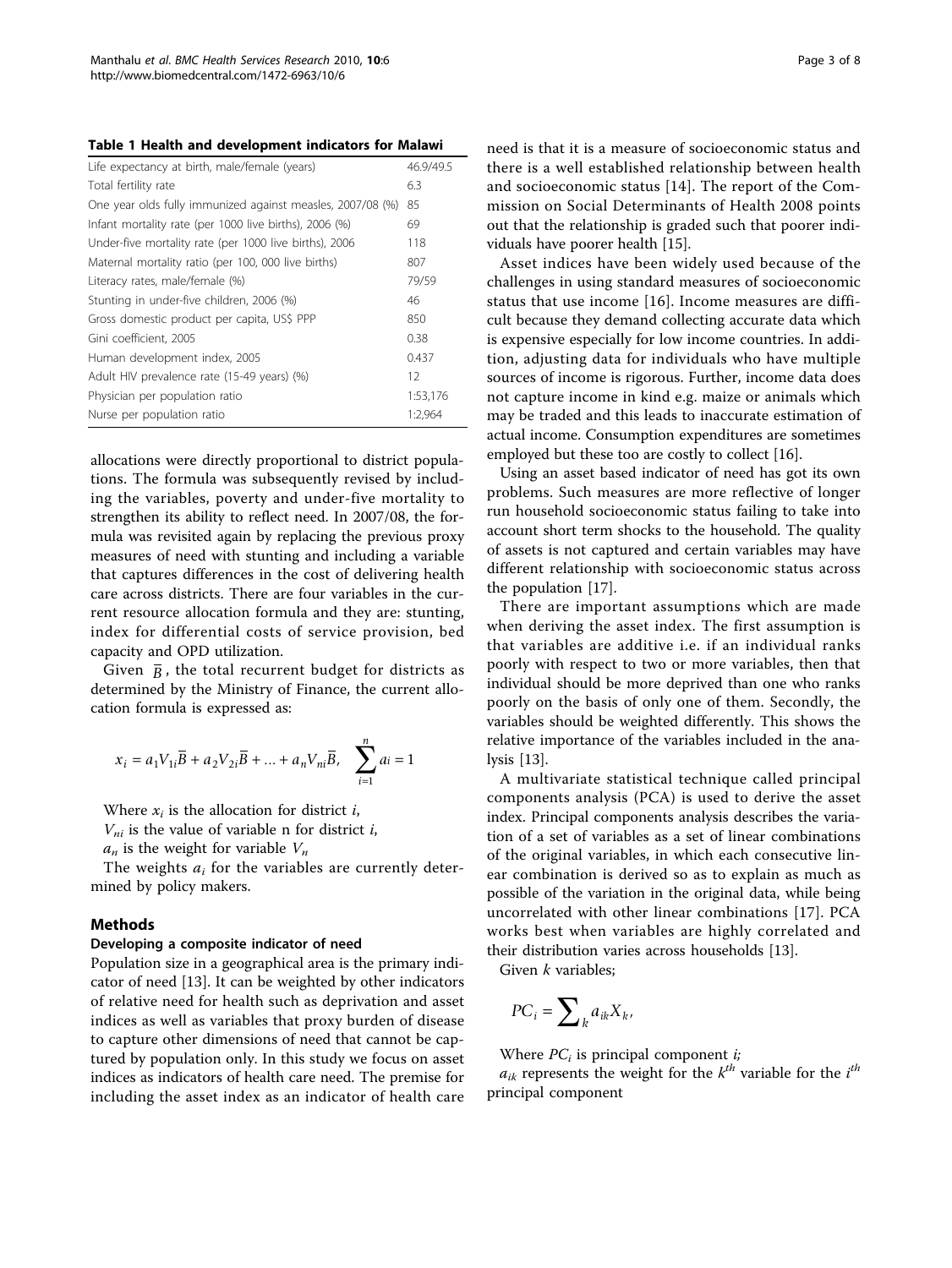The first principal component,  $PC_1$  explains the largest possible amount of variation in the original data, subject to the constraint:

$$
\sum\nolimits_k^{} a_{ik}^2 = 1
$$

i.e. the sum of the squared weights is equal to one [[17\]](#page-7-0). Typically, the asset index is assumed to be the first principal component–that is, the first linear combination.

The asset index,  $A_i$ , for individual *i* is defined as follows:

$$
A_i = \sum k \left[ f_k \left( \frac{a_{ik} - \overline{a}_k}{s_k} \right) \right]
$$

where  $a_{ik}$  is the value of asset k for household i,  $a_k$  is the sample mean,  $s_k$  is the sample standard deviation, and  $f_k$  are the factor scores or weights associated with the first principal component.

In this study we developed asset indices using principal components analysis. Data were obtained from the Malawi Multiple indicator Cluster Survey (MICS) 2006. They were available for only 26 out of the 28 districts because the two districts have only been recently established. The survey treated these two districts as part of the districts to which they originally belonged before they were demarcated. Variables were expressed as categorical variables with the dichotomous responses of 'Yes', coded 1, if the household possessed that variable and 'No', coded 0, if they did not. Most of the variables that were included in the asset index have been used in similar studies in developing countries (see Houweling et. al 2003, Vyas and Kumaranayake 2006, and Zere et. al. 2007). The spearman rank correlation test was used to check correlation of the all variables included in the PCA. Variables which were not significant at the 1% significance level were excluded from the analysis. Stata/SE 10.0 and Microsoft Excel 2003 were used for the analysis.

# Results

Table [2](#page-4-0) shows the means, standard deviations and factor scores derived from the PCA. Variables which have positive factor scores are associated with high socioeconomic status whilst the converse is true for those with negative values. The results in Table [2](#page-4-0) show that households that use other sources of water other than piped are more likely to have low socioeconomic status, all other factors constant. Among types of toilet facility, pit latrine with no slab, composting toilet, hanging latrine and no toilet are associated with low socioeconomic status. Having a sand floor and having a thatched roof are also associated with low socioeconomic status. Ownership of a bicycle has an interesting result. It has a negative weight, however, which implies that, ceteris paribus, a household that owns a bicycle will be ranked lower than the one which does not. Vyas and Kumaranayake (2006) argue that this may be a result of high correlation between ownership of a bicycle and variables that are more likely to be associated with low socioeconomic status.

To calculate district asset indices, individual asset indices were aggregated. Districts with negative indices are less impoverished, overall, than those with positive values. In order to incorporate the asset index in a resource allocation formula, there is need to normalize the indices. We added a value of 1.4669 which brought the least disadvantaged district, Ntchisi, to a value of 1 and the other districts to greater positive values. District populations were then multiplied by the normalized indices such that populations for highly deprived districts were considerably inflated and those for less deprived districts either remained constant or increased only slightly. Table [3](#page-5-0) depicts the asset indices and district proportions of the national population weighted by either the asset indices or stunting rates.

# Comparison of results from formulae employing either the simple or composite indicators of socioeconomic status

# i) District proportions of national population

Generally, district proportions of national population are lower when the composite indicator is used than the simple one. Out of the 26 districts included in the study, district proportions of national population weighted by stunting are higher for 21 districts and lower for 5 districts namely; Blantyre, Karonga, Lilongwe, Mzimba and Rumphi. For the 21 districts, mean mark up in percentage points is 0.6. For the 5 districts the mean gain in percentage points is 2. However, Blantyre and Lilongwe districts have significant gains, 5.98 and 4.55 percentage points respectively. The spearman rank correlation test for district proportions of national population weighted by the composite and simple indicators produces a  $\rho$  of 0.97, significant at the 1% significance level. Figure [1](#page-6-0) depicts the district proportions of national population weighted by either the simple or composite indicators.

# ii) Allocations

District allocations made using formulae that contain the single variable and composite indices are depicted in figure [2.](#page-6-0) The three dimensional graph shows on the left vertical axis allocations in Malawi kwacha made using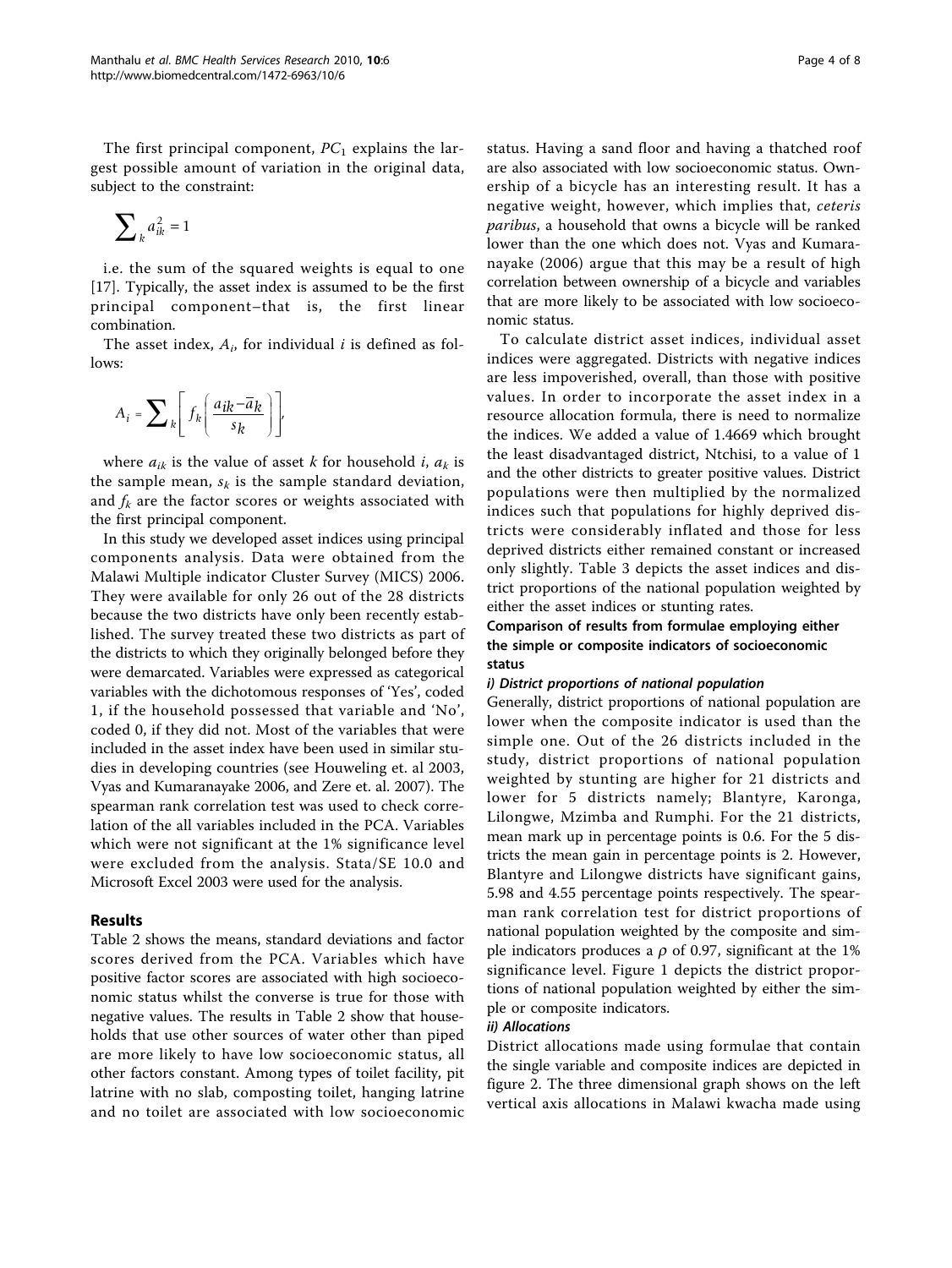### <span id="page-4-0"></span>Table 2 Scoring weights derived from Principal Component Analysis

| <b>Variable Description</b>                                                      | Mean  | Std. Dev. | <b>Factor Score</b> |
|----------------------------------------------------------------------------------|-------|-----------|---------------------|
| Car/Truck                                                                        | 0.009 | 0.093     | 0.068               |
| Radio                                                                            | 0.934 | 0.248     | 0.016               |
| Cell phone                                                                       | 0.060 | 0.238     | 0.111               |
| Television                                                                       | 0.073 | 0.260     | 0.093               |
| Bicycle                                                                          | 0.425 | 0.494     | $-0.007$            |
| Refrigerator                                                                     | 0.018 | 0.132     | 0.099               |
| Cattle                                                                           | 0.476 | 0.499     | 0.040               |
| Goat                                                                             | 0.654 | 0.476     | 0.024               |
| Source of Water Supply                                                           |       |           |                     |
| Piped into dwelling, household uses<br>bottled water                             | 0.014 | 0.119     | 0.084               |
| Piped outside dwelling                                                           | 0.033 | 0.179     | 0.071               |
| Public tap/standpipe                                                             | 0.126 | 0.331     | 0.042               |
| Tube well/borehole, tube well with<br>powered pump, cart with small<br>tank/drum | 0.516 | 0.500     | $-0.052$            |
| Unprotected well/spring                                                          | 0.170 | 0.376     | $-0.032$            |
| Surface water, rainwater collection                                              | 0.067 | 0.250     | $-0.016$            |
| Type of toilet facility                                                          |       |           |                     |
| Flush toilet of any type                                                         | 0.020 | 0.140     | 0.092               |
| Pit latrine with slab, pit latrine with<br>slab and foot rest                    | 0.101 | 0.301     | 0.037               |
| Pit latrine without slab/open pit                                                | 0.680 | 0.466     | $-0.055$            |
| Pit latrine with slab and cover, pit<br>latrine with slab/cover and foot rest    | 0.036 | 0.187     | 0.017               |
| No toilet, composting toilet,<br>hanging toilet/latrine                          | 0.138 | 0.344     | $-0.025$            |
| Type of floor material                                                           |       |           |                     |
| Tiles, cement, carpet, wood planks,<br>other                                     | 0.167 | 0.373     | 0.133               |
| Sand                                                                             | 0.789 | 0.408     | $-0.128$            |
| Type of roofing material                                                         |       |           |                     |
| Thatch, sod, rustic mat, palm/<br>bamboo                                         | 0.735 | 0.441     | $-0.124$            |
| Metal                                                                            | 0.229 | 0.420     | 0.126               |
| Source of fuel for cooking                                                       |       |           |                     |
| Electricity, all types of gas, kerosene                                          | 0.009 | 0.096     | 0.080               |
| Charcoal, coal                                                                   | 0.047 | 0.213     | 0.094               |
| Wood                                                                             | 0.903 | 0.296     | $-0.116$            |

the two approaches and on the right vertical axis differences in the allocations expressed in percentage terms. For 21 districts, allocations made using the formula that employs the single variable indicator are higher. Percentage differences in actual allocations exceed 10% for 8 districts namely; Blantyre, Dedza, Kasungu, Lilongwe, Machinga, Mchinji, Ntcheu and Phalombe and have an average of 4.2% for the remaining 17. A spearman rank correlation test of the allocations made using the two approaches shows high correlation, a  $\rho$  of 0.96 significant at the 1% significance level.

#### Discussion

The objective of this study was to assess whether there are differences in the resources allocated to districts in Malawi when either simple or composite indicators of socioeconomic status are used to weight population, holding all other factors in the allocation formula constant.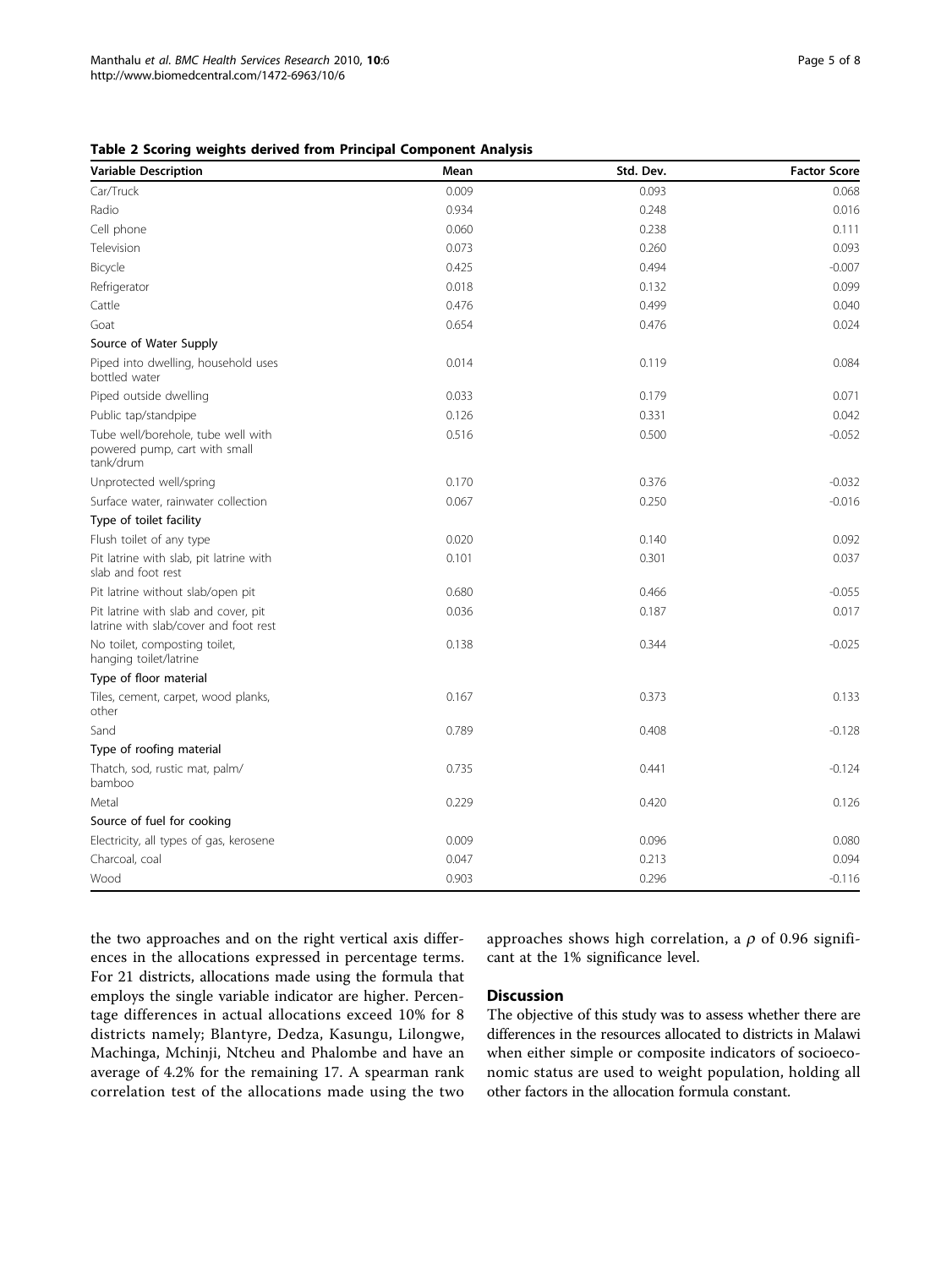| <b>District</b> | 2008 Population | Normalised asset<br>indices | Population<br>weighted by asset<br>indices | Population Proportion of<br>weighted by population<br>Stunting weighted by asset weighted by<br>indices (%) | Proportion of<br>population<br>stunting (%) |
|-----------------|-----------------|-----------------------------|--------------------------------------------|-------------------------------------------------------------------------------------------------------------|---------------------------------------------|
| Balaka          | 316,748         | 1.194                       | 378,083                                    | 361.093 1.94                                                                                                | 2.31                                        |
| Blantyre        | 999,491         | 2.616                       | 2,614,947                                  | 1,162,408 13.41                                                                                             | 7.44                                        |
| Chikwawa        | 438,895         | 1.416                       | 621,280                                    | 513,946 3.19                                                                                                | 3.29                                        |
| Chiradzulu      | 290,946         | 1.328                       | 386,520                                    | 341,862 1.98                                                                                                | 2.19                                        |
| Chitipa         | 179,072         | 1.101                       | 197,101                                    | 204,858 1.01                                                                                                | 1.31                                        |
| Dedza           | 623,789         | 1.021                       | 636,917                                    | 799,074 3.27                                                                                                | 5.11                                        |
| Dowa            | 556,678         | 1.242                       | 691,347                                    | 668,014 3.55                                                                                                | 4.27                                        |
| Karonga         | 272,789         | 1.479                       | 403,586                                    | 304,978 2.07                                                                                                | 1.95                                        |
| Kasungu         | 616,085         | 1.210                       | 745,753                                    | 732,525 3.83                                                                                                | 4.69                                        |
| Lilongwe        | 1,897,167       | 1.996                       | 3,787,212                                  | 2,325,927 19.43                                                                                             | 14.88                                       |
| Machinga        | 488,996         | 1.095                       | 535,673                                    | 628,849 2.75                                                                                                | 4.02                                        |
| Mangochi        | 803,602         | 1.255                       | 1,008,684                                  | 963,519 5.17                                                                                                | 6.16                                        |
| Mchinji         | 456,558         | 1.199                       | 547,441                                    | 594,895 2.81                                                                                                | 3.81                                        |
| Mulanje         | 525,429         | 1.447                       | 760,077                                    | 634,718 3.90                                                                                                | 4.06                                        |
| Mwanza          | 94,476          | 1.240                       | 117,167                                    | 109,970 0.60                                                                                                | 0.70                                        |
| Mzimba          | 853,305         | 1.731                       | 1,477,107                                  | 1,013,726 7.58                                                                                              | 6.49                                        |
| Nkhata Bay      | 213,779         | 1.371                       | 293,108                                    | 247,129 1.50                                                                                                | 1.58                                        |
| Nkhotakota      | 301,868         | 1.413                       | 426,476                                    | 365,864 2.19                                                                                                | 2.34                                        |
| Nsanje          | 238,089         | 1.235                       | 294,010                                    | 269,993 1.51                                                                                                | 1.73                                        |
| Ntcheu          | 474,464         | 1.115                       | 529,115                                    | 581,693 2.71                                                                                                | 3.72                                        |
| Ntchisi         | 224,098         | 1.000                       | 224,098                                    | 289,086 1.15                                                                                                | 1.85                                        |
| Phalombe        | 313,227         | 1.111                       | 347,884                                    | 386,209 1.78                                                                                                | 2.47                                        |
| Rumphi          | 169,112         | 1.432                       | 242,232                                    | 189,067 1.24                                                                                                | 1.21                                        |
| Salima          | 340,327         | 1.518                       | 516,700                                    | 385,250 2.65                                                                                                | 2.46                                        |
| Thyolo          | 587,455         | 1.329                       | 780,533                                    | 721,395 4.00                                                                                                | 4.61                                        |
| Zomba           | 670,533         | 1.391                       | 932,631                                    | 835,484 4.78                                                                                                | 5.34                                        |

<span id="page-5-0"></span>Table 3 Simple and composite socioeconomic indicators by district

We used PCA to derive asset indices for 26 districts. The results indicate that the two types of indicators are highly correlated and so are the district allocations made using either of them. An interesting result, however, is that allocations are higher for 21 districts when the single variable indicator is used. For Blantyre, Lilongwe and Mzimba districts the values of the asset indices are considerably higher than those of the single variable indicator. A possible explanation for this could be that stunting prevalence rates for these districts were underestimated. Blantyre and Lilongwe are the country's largest cities while Mzimba district contains the third largest city, Mzuzu. These three districts have the largest populations with an average of 1,249,988 while the rest of the districts have an average of 372,654. In addition, populations in the three cities are likely to be more heterogeneous than in the rest of the districts. In the Malawi Multiple Indicator Cluster Survey 2006, district sample sizes were equal, at 1,200 households per district. For Blantyre, Lilongwe and Mzimba districts, therefore, there is possibility that, although the uniform sample sizes were calculated to provide statistically reliable estimates, they were not representative enough to effectively estimate the true population stunting rates.

# Conclusions

From the study findings, district allocations made using the simple and composite indicators of socioeconomic status are not statistically different, holding all other factors in the allocation formula constant. However, the simple indicator is advantageous because it is easy to apply and does not involve complex statistical techniques as compared to the composite indicator. The PCA technique, used in the derivation of the composite indicators, has weaknesses in that selection of variables is based on the judgement of the analyst and there is no theory that guides how weights for the variables are generated [[18](#page-7-0)].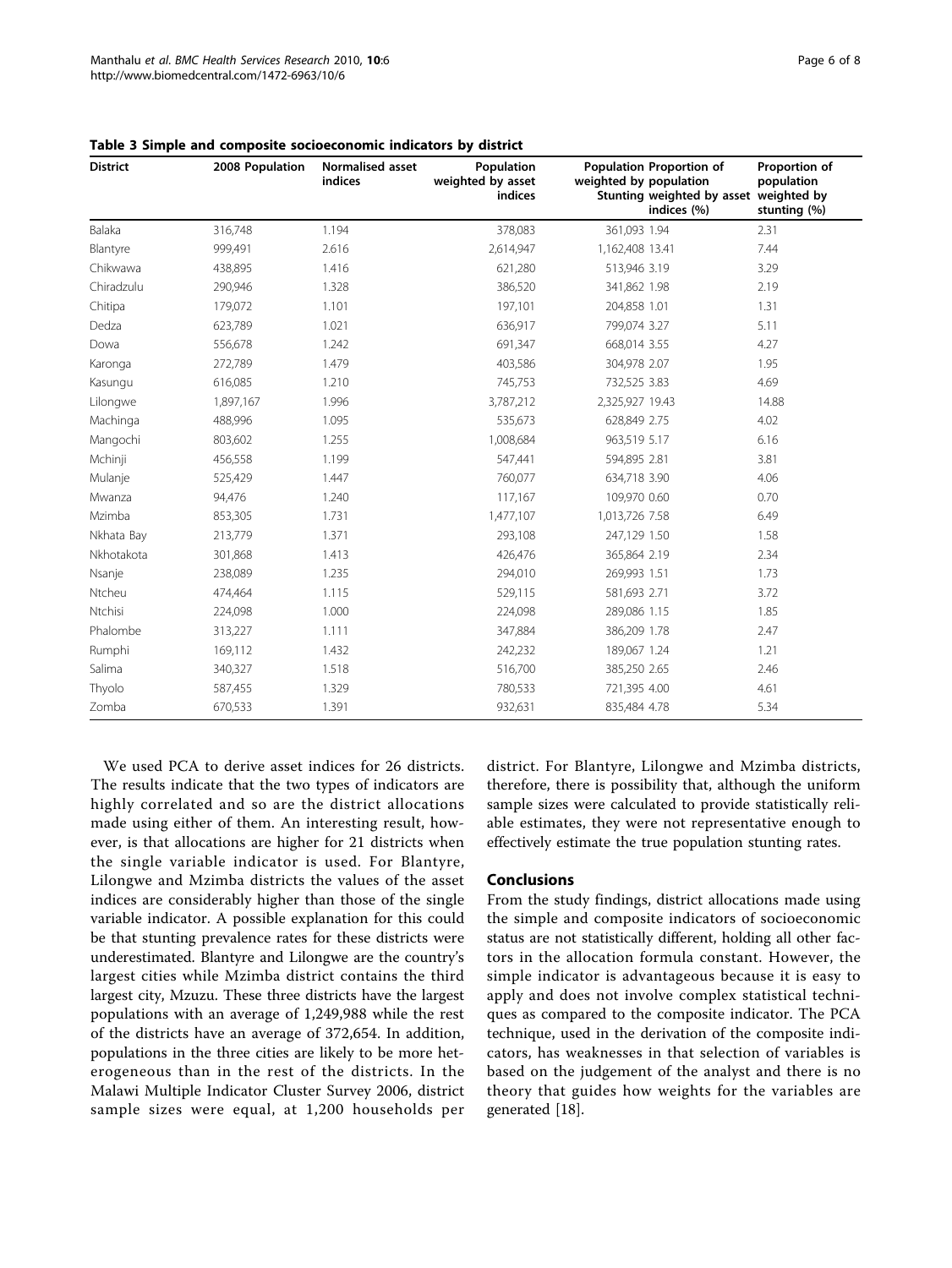<span id="page-6-0"></span>